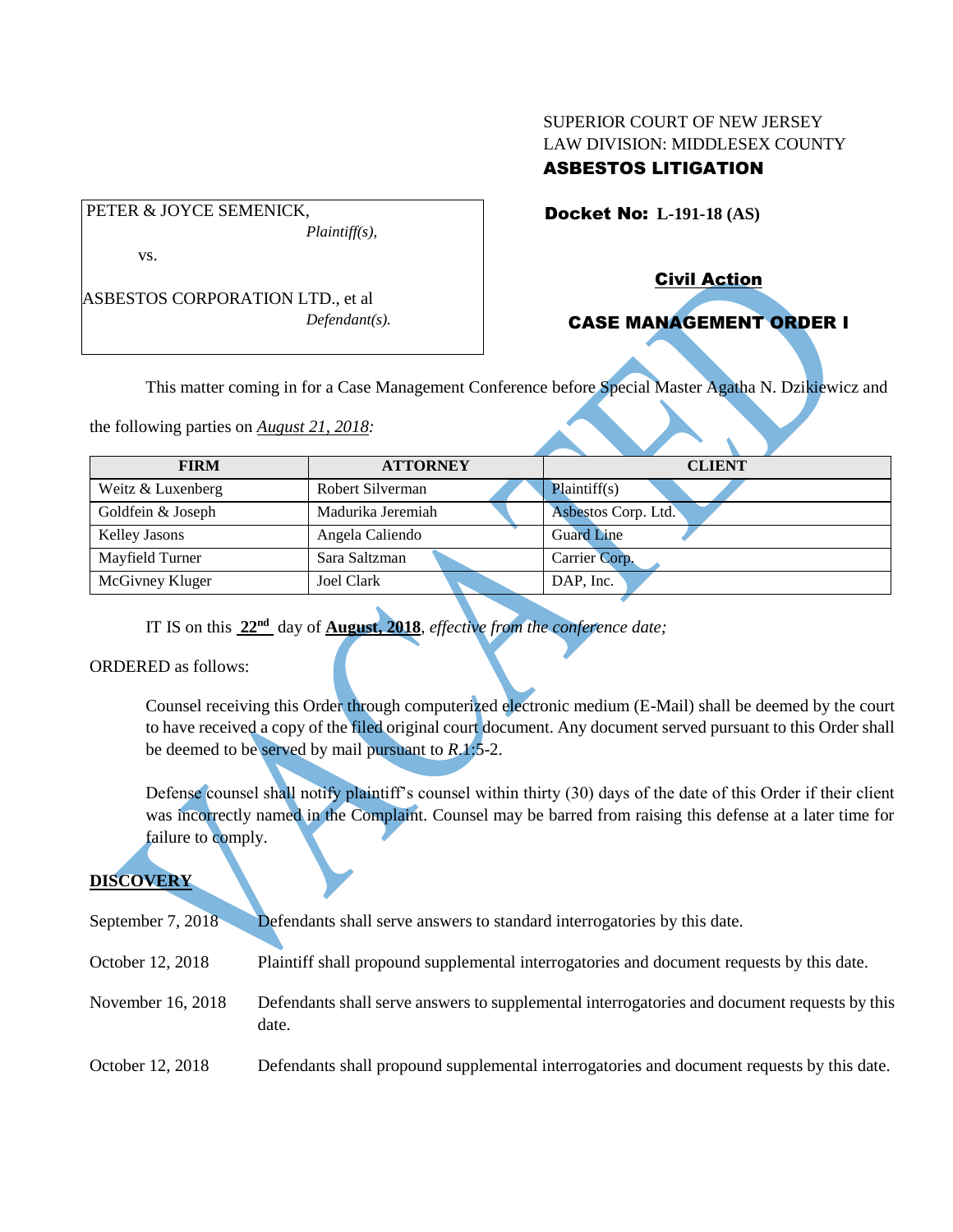| November 16, 2018 | Plaintiff shall serve answers to supplemental interrogatories and document requests by this<br>date.                                                                                                        |
|-------------------|-------------------------------------------------------------------------------------------------------------------------------------------------------------------------------------------------------------|
| December 31, 2018 | Fact discovery, including depositions, shall be completed by this date. Plaintiff's counsel shall<br>contact the Special Master within one week of this deadline if all fact discovery is not<br>completed. |

December 31, 2018 Depositions of corporate representatives shall be completed by this date.

#### **EARLY SETTLEMENT**

March 15, 2019 Settlement demands shall be served on all counsel and the Special Master by this date.

#### **SUMMARY JUDGMENT MOTION PRACTICE**

| March 15, 2019 | Plaintiff's counsel shall advise, in writing, of intent not to oppose motions by this date. |  |  |  |
|----------------|---------------------------------------------------------------------------------------------|--|--|--|
|                |                                                                                             |  |  |  |

- March 29, 2019 Summary judgment motions shall be filed no later than this date.
- April 26, 2019 Last return date for summary judgment motions.

### **MEDICAL DEFENSE**

| February 28, 2019 | Plaintiff shall serve medical expert reports by this date.                                       |
|-------------------|--------------------------------------------------------------------------------------------------|
| February 28, 2019 | Upon request by defense counsel, plaintiff is to arrange for the transfer of pathology specimens |
|                   | and x-rays, if any, by this date.                                                                |

May 31, 2019 Defendants shall identify its medical experts and serve medical reports, if any, by this date. In addition, defendants shall notify plaintiff's counsel (as well as all counsel of record) of a joinder in an expert medical defense by this date.

## **LIABILITY EXPERT REPORTS**

February 28, 2019 Plaintiff shall identify its liability experts and serve liability expert reports or a certified expert statement by this date or waive any opportunity to rely on liability expert testimony.

May 31, 2019 Defendants shall identify its liability experts and serve liability expert reports, if any, by this date or waive any opportunity to rely on liability expert testimony.

## **EXPERT DEPOSITIONS**

June 28, 2019 Expert depositions shall be completed by this date. To the extent that plaintiff and defendant generic experts have been deposed before, the parties seeking that deposition in this case must file an application before the Special Master and demonstrate the necessity for that deposition. To the extent possible, documents requested in a deposition notice directed to an expert shall be produced three days in advance of the expert deposition. The expert shall not be required to produce documents that are readily accessible in the public domain.

 $\_$  , and the set of the set of the set of the set of the set of the set of the set of the set of the set of the set of the set of the set of the set of the set of the set of the set of the set of the set of the set of th